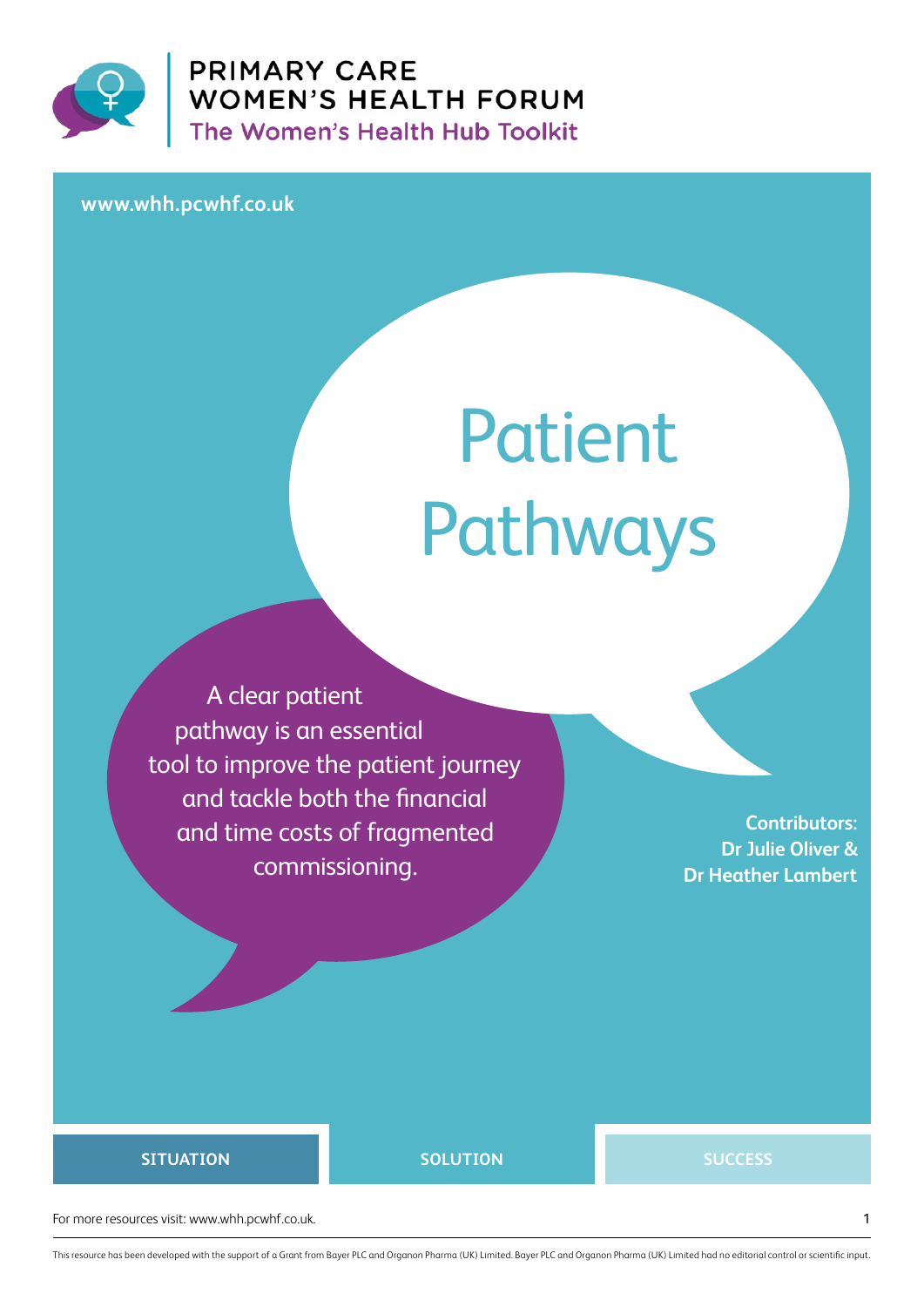## **Patient Pathways**



**PRIMARY CARE** WOMEN'S HEALTH FORUM The Women's Health Hub Toolkit

#### **Fragmented commissioning creates fragmented patient pathways, which results in unnecessary costs.**

A clear and efficient patient pathway is an essential tool to tackle both the financial and time costs of this fragmentation, whilst maintaining and improving quality of care for patients. This resource firstly demonstrates how to streamline the patient journey, using a woman with heavy menstrual bleeding (HMB) as an example. This example is followed by a case study which shows how a GP Partnership offering a dedicated women's health clinic restructured services to improve patient pathways, creating a platform on which to build further women's health services.

It is possible to develop and implement efficient patient pathways for Women's Health Hubs to tackle existing hurdles, without the need for additional funding/ commissioning. This resource is designed to help you gain confidence and demonstrates the need for creating clear streamlined patient journeys.

### **IMPROVING A PATIENT PATHWAY**

Dr Julie Oliver

Using two different examples of pathways for a patient presenting with heavy menstrual bleeding (HMB) – a worst case scenario 'current' pathway, and the 'Women's Health Hub' model pathway – to demonstrate the significant reduction in unnecessary hand-offs and resulting savings in terms of both money and time on the latter example.

#### **The patient**

- **•** 40yo
- **•** Presents with HMB which is severely affecting quality of life

| The worst-case scenario current pathway |                                                                                                                                                      |
|-----------------------------------------|------------------------------------------------------------------------------------------------------------------------------------------------------|
| $\mathbf{1}$                            | Phone consult with GP                                                                                                                                |
| 2.                                      | 1 week later: Appointment for blood tests                                                                                                            |
| 3.                                      | 1 week after results come back: face-to-face appointment with GP to go<br>through results and decide on management plan (assume not coil fit clinic) |
| 4.                                      | Referral to gynae                                                                                                                                    |
| 5.                                      | 16 weeks later: Patient seen in gynae outpatients                                                                                                    |
| 6.                                      | 6 weeks later: Gynaecologist ultrasound appointment                                                                                                  |
| $\overline{z}$                          | 3 months later: Patient gets GP appointment to go through results                                                                                    |
| 8.                                      | Listed for hysteroscopy and IUS fit back in hospital                                                                                                 |
| 9.                                      | 3 months later: Patient back in hospital for pre-op assessment                                                                                       |
| 10 <sub>1</sub>                         | 3 months later: Back to hospital for surgery                                                                                                         |
| 11.                                     | 6 weeks later: Hospital follow-up and discharge                                                                                                      |

#### **Costs of the current approach**

Block contracts mean that there are no longer charges for each stage, however there are still financial costs, as well as those in terms of time for the woman and for the NHS.

For example, consider the cost in terms of:

- **•** Anxiety for woman in waiting so long and being referred multiple times.
- **•** At each hand-off there is a risk that things go wrong tests go missing/no one actions the results and so on.
- **•** The fewer hand-offs the more streamlined the process.

For more resources visit: www.whh.pcwhf.co.uk. 2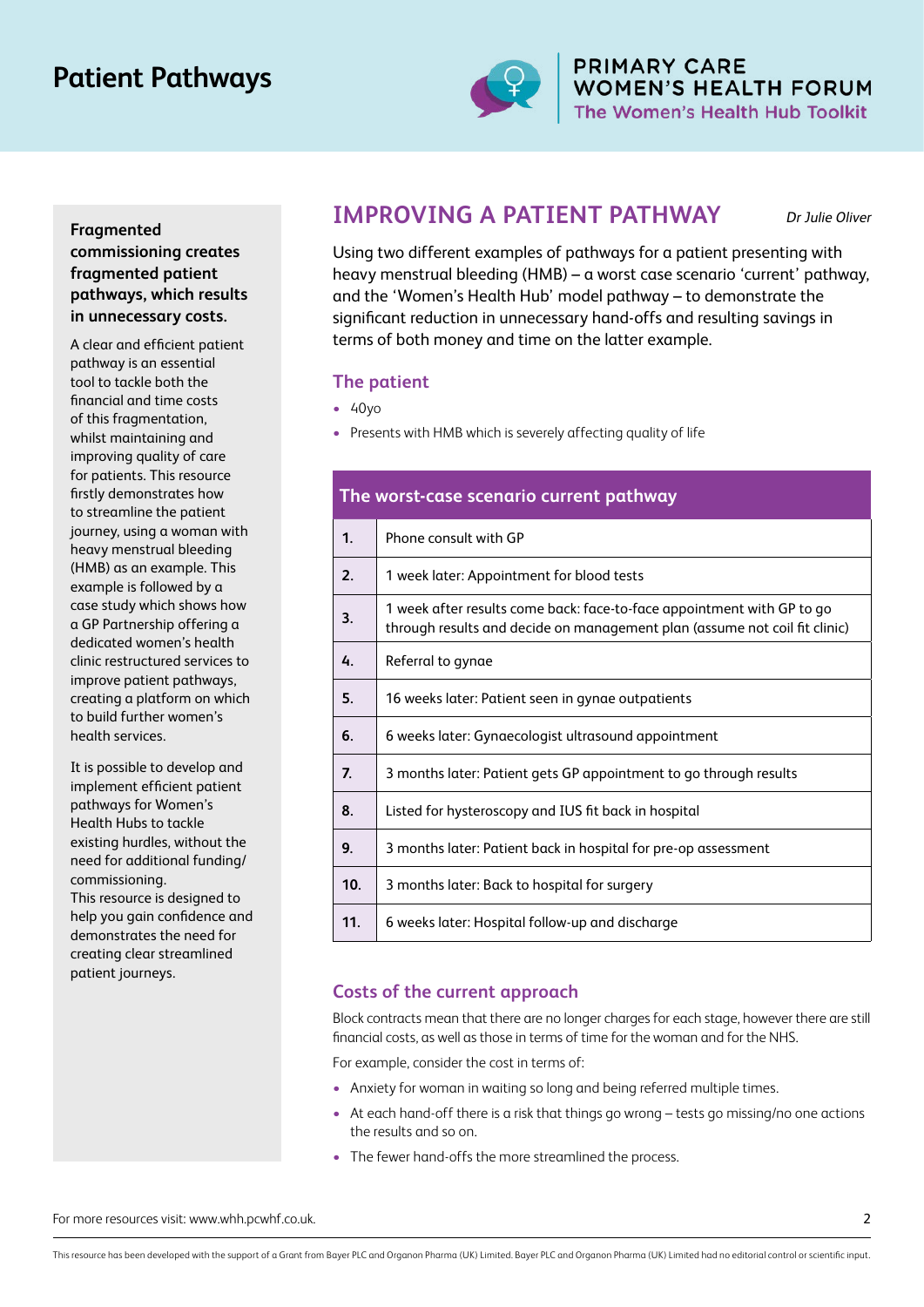## **Patient Pathways**



## **PRIMARY CARE<br>WOMEN'S HEALTH FORUM<br>The Women's Health Hub Toolkit**

| The Women's Health Hub patient pathway |                                                                                                                                                                                                                                  |
|----------------------------------------|----------------------------------------------------------------------------------------------------------------------------------------------------------------------------------------------------------------------------------|
| 1.                                     | Phone consultation with GP/practice nurse – bloods taken<br>at the same appointment.                                                                                                                                             |
| 2.                                     | GP arranges for patient to be seen in a Hub for results, examination, to talk<br>about management plan, IUC fit, USS if needed, hysteroscope if available<br>and needed (most don't need this) - There are bolt-on capabilities. |
| 3.                                     | Discharge with open follow-up - only those with problems get seen again.                                                                                                                                                         |

#### **Benefits of WHH approach**

- **•** Reduced time cost to the woman, improved patient satisfaction.
- **•** Cost to the NHS.

In contrast to the example of a current fragmented NHS pathway, the Women's Health Hub's holistic service allows the referring GP/practice nurse to triage and arrange basic investigation, saving patient time before referring to the Hub and most appropriate Clinician.